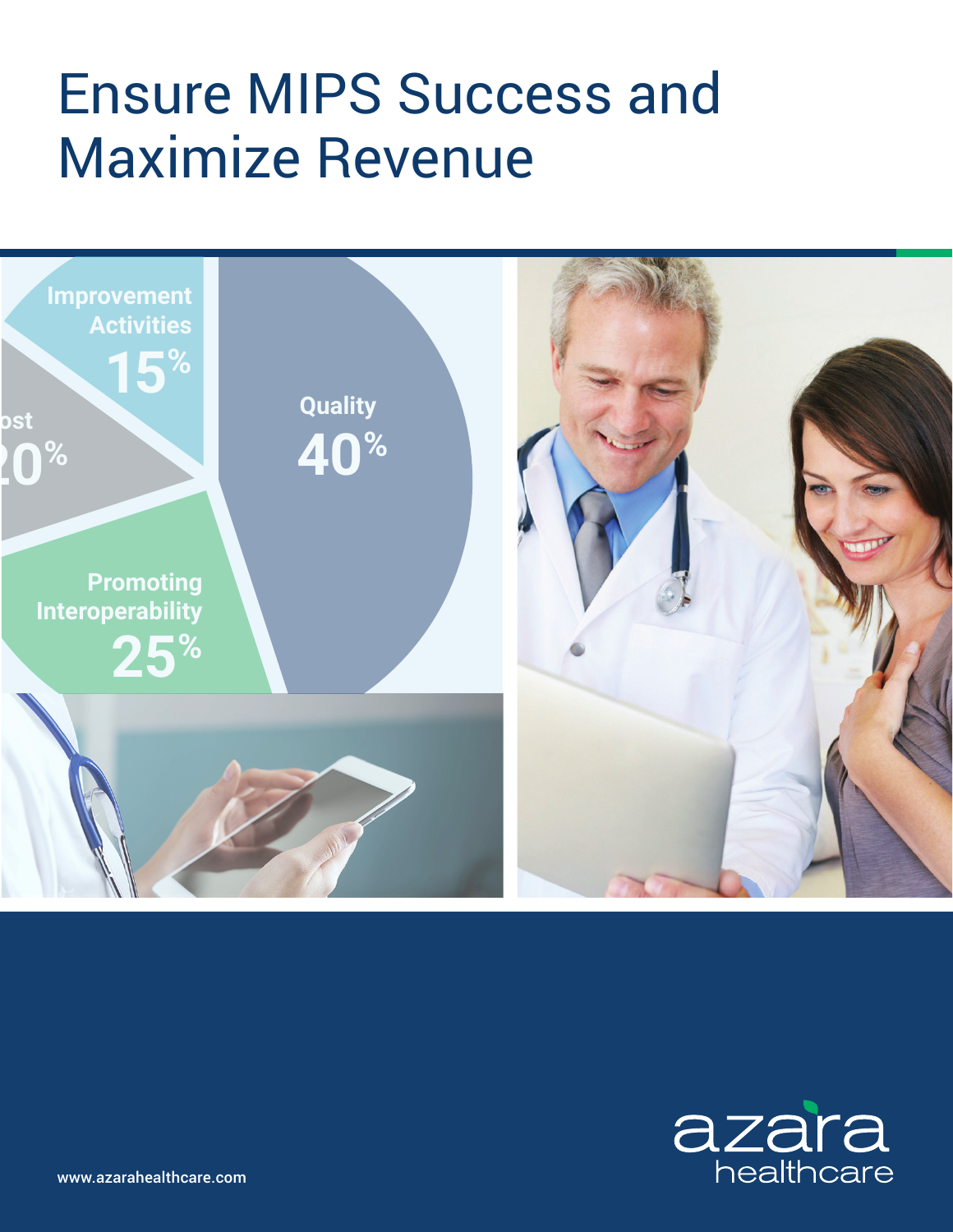## Ensure MIPS Success and Maximize Revenue

Azara Healthcare helps you maximize your Medicare reimbursements and avoid the negative penalties from the Merit-Based Incentive Payment System (MIPS). Our solutions help minimize workload and administrative burden, while enabling you to improve your MIPS Composite Performance Score.

Depending on your readiness, Azara solutions can improve your scores in any one or all four MIPS categories: Quality, Improvement Activities, Promoting Interoperability, and Cost. Decades of healthcare measures and quality improvement experience make Azara your ideal MIPS technology partner.



### Ranked #1 MACRA & MIPS Value-Based Care



The lookback period is two years. Prepare in 2020 for payment adjustments in 2022.

#### Multiple EHR expertise

Azara's CMS-certified Quality Registry platform assembles, aggregates, tracks, and benchmarks MIPS reporting data from even the most complex organization for all categories.

- Submit Quality data from multiple EHRs
- Submit registry measures from multiple EHRs
- Provide data completeness analysis per measure
- Perform split submission for Quality including both registry and EHR-direct measures

#### Maximized reimbursement

Azara helps you earn every dollar that you qualify for in reimbursement by submitting your data for any or all categories as a group or on an individual level – whichever yields the better results.

#### Ongoing monitoring for improved scores

Continually track progress with Azara's guided analytics and intuitive dashboard so you can make targeted improvements in time for your submissions

#### Expert guidance

Azara works closely with you to determine measure selection, performance optimization, and understand the necessary data elements for success

#### Highest possible score

Azara helps you achieve the highest possible MIPS Score by selecting your highest performing quality measures against CMS performance thresholds

#### Eliminate the burden

Azara eliminates manual work and can save groups literally weeks' worth of admin time during the MIPS submission period. CMS estimates the following times:

- 4 hours for every registry submission
- 3 hours for every EHR-direct submission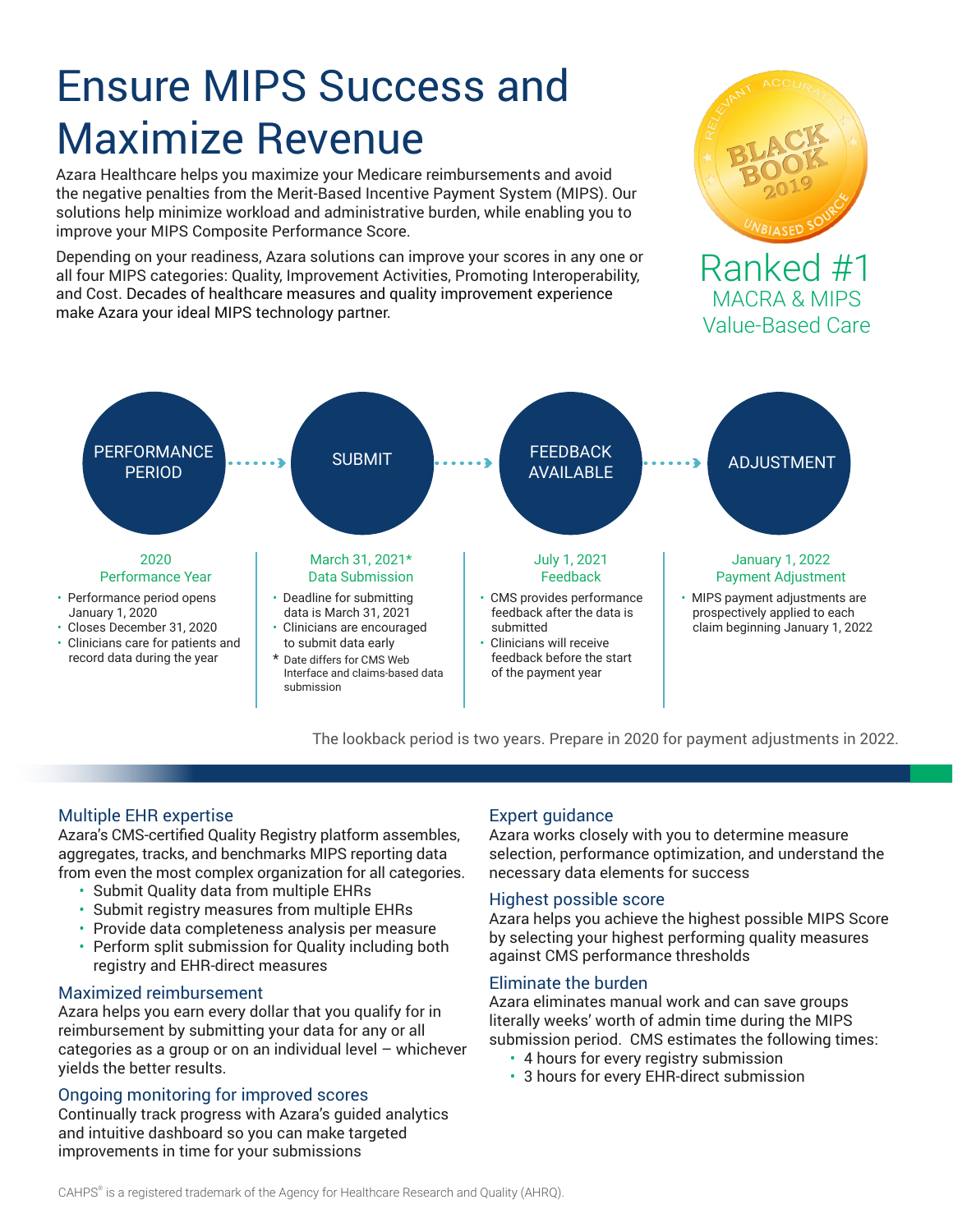### Easier MIPS Management to Drive Exceptional Clinical and Financial Results

Azara's IgniteMIPS relieves the stressful administrative and time-consuming burden of MIPS overhead and turns your focus toward performance improvement opportunities that drive value for your organization. Secure your success in MIPS and use the program as a catalyst to establish a performance improvement discipline for value-based care that your clinicians can appreciate  $-$  and adopt  $-$  for years to come.

IgniteMIPS manages every stage of the MIPS process, including eligibility, predictive analytics, monitoring, and submission. The IgniteMIPS solution provides an advanced, analytics-driven workflow that sets up your quality team and clinicians to identify and act upon high-value actions that drive the best clinical and financial results.



IgniteMIPS provides full transparency into your performance data so you always know where you stand from an organizational perspective down to the individual clinician and measure, allowing you to avoid negative penalties.

- Monitor performance relative to organizational goals and benchmarks
- Drill into performance details to reveal workflow and training issues before it's too late
- Identify opportunities to improve quality within your organization
- Proprietary algorithms will identify top-performing measures and opportunities that improve your scores in any one or all four MIPS categories: Quality, Improvement Activities, Promoting Interoperability, and Cost

#### Get your clinicians engaged in MIPS

IgniteMIPS helps you engage and motivate clinicians by aligning to your broader organizational objectives for MIPS and value-based care.

- Set goals for quality measures that are important for your organization and your clinicians
- Create measure sets to manage performance for groups of specialists or departments
- Deliver intuitive and relevant scorecards your clinicians will immediately understand and value

#### Get the big picture for quality performance from multiple EHRs

**Interoperability**

**25%**

IgniteMIPS will assemble, aggregate, track, and benchmark MIPS reporting data for a holistic picture of quality performance across your organization:

- Compare performance rates at the TIN/group or individual provider level
- Your clinical measure dashboard monitors and regularly refreshes performance for CQM (registry) and eCQM (EHR) measures
- See trending against benchmarks and goals
- Achieve an end-to-end reporting bonus
- Submission to CMS for any or all MIPS categories

Contact us for a free MPS consultation and start maximizing your MIPS score today.